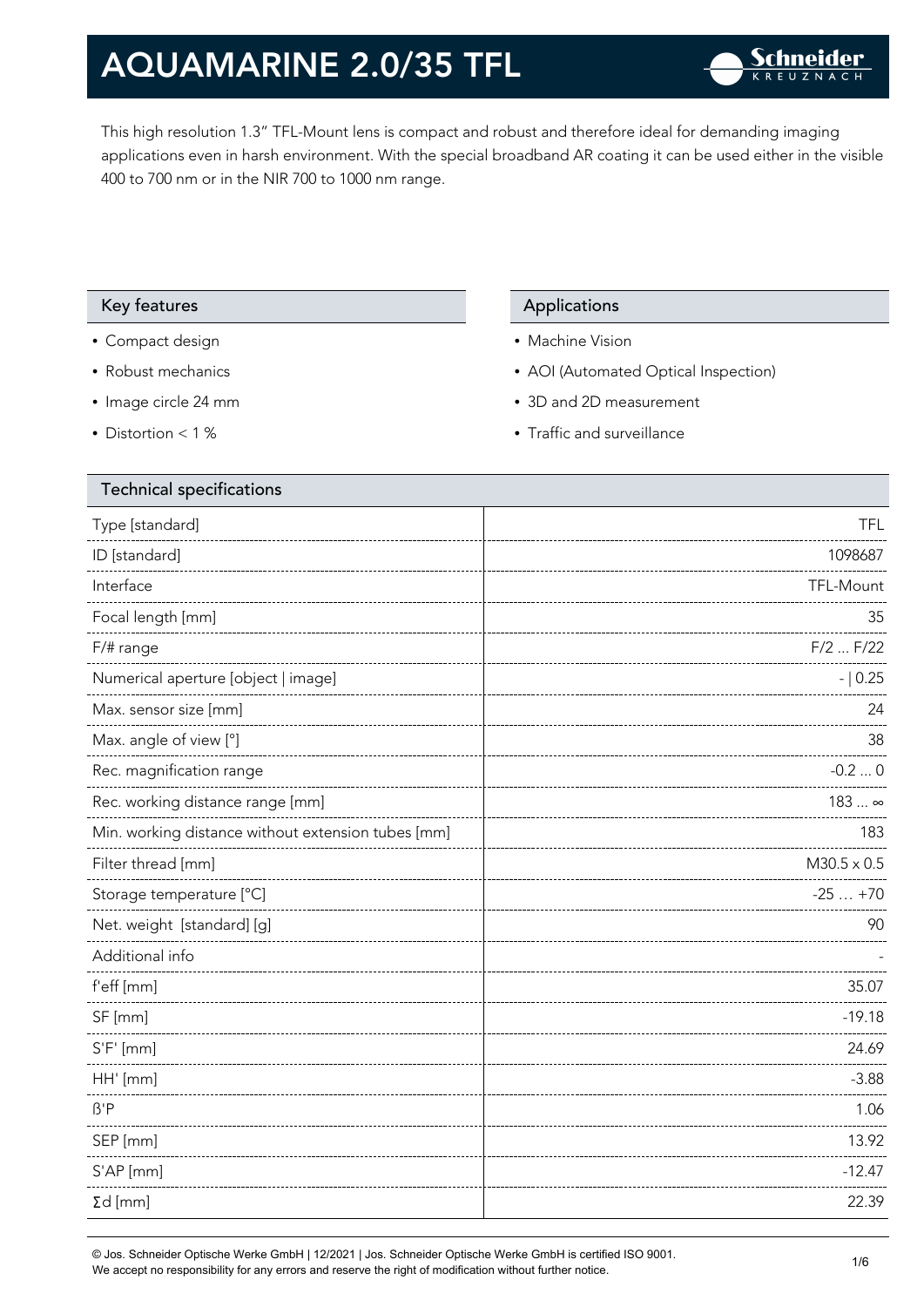

### MTF charts

| Spectrum name    | VIS |     |     |     |     |     |
|------------------|-----|-----|-----|-----|-----|-----|
| Wavelengths [nm] | 425 | 4/5 | 525 | 575 | 625 | 675 |
| Rel. weights [%] |     | Ó   | ∩^  |     | 1 C |     |

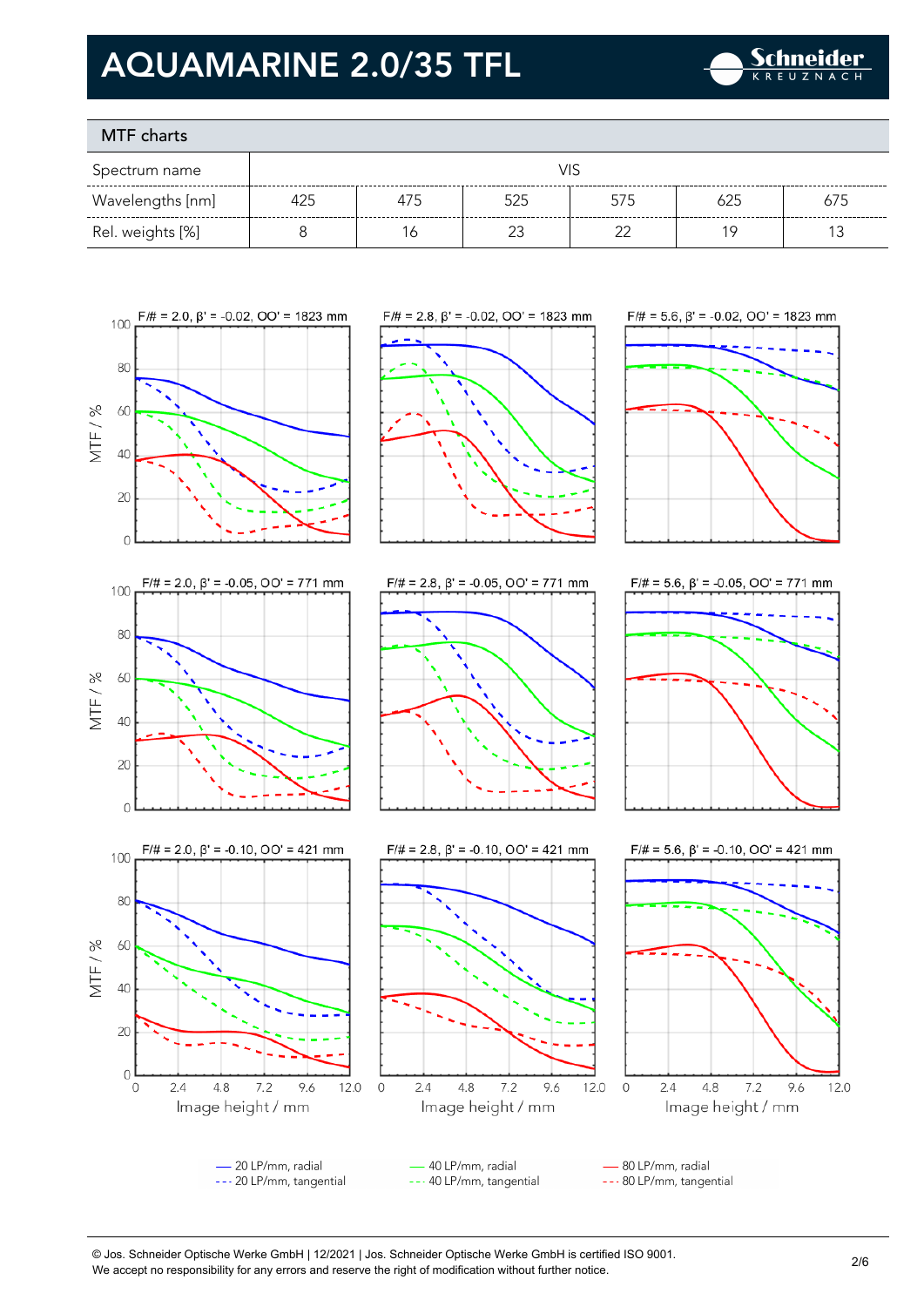

#### Rel. illumination vs. image height



| $ -$                     | $F/\ddot{=} = 2.0, \ \beta = -0.02$     |  |
|--------------------------|-----------------------------------------|--|
| $- -$                    | $F/\ddot{\pi} = 2.8, \ \ \beta = -0.02$ |  |
| - -                      | $F/\ddot{\pi} = 5.6, \ \ \beta = -0.02$ |  |
| $\overline{\phantom{0}}$ | $F/\ddot{\pi} = 2.0, \ \ \beta = -0.05$ |  |
| $\overline{\phantom{0}}$ | $F/\ddot{\pi} = 2.8, \ \ \beta = -0.05$ |  |
| $\overline{\phantom{0}}$ | $F/\ddot{\pi} = 5.6, \ \beta = -0.05$   |  |
|                          | $F/\ddot{=} = 2.0, \ \beta = -0.10$     |  |
| $\cdots$                 | $F/\ddot{=} = 2.8, \ \ \beta = -0.10$   |  |
|                          | $F/\ddot{=} = 5.6, \ \beta = -0.10$     |  |

#### Distortion vs. image height



#### Transmittance vs. wavelength



© Jos. Schneider Optische Werke GmbH | 12/2021 | Jos. Schneider Optische Werke GmbH is certified ISO 9001. We Jos. Scrinelaer Opuscrie werke GribH | 12/2021 | Jos. Scrinelaer Opuscrie werke GribH is certified ISO 9001.<br>We accept no responsibility for any errors and reserve the right of modification without further notice.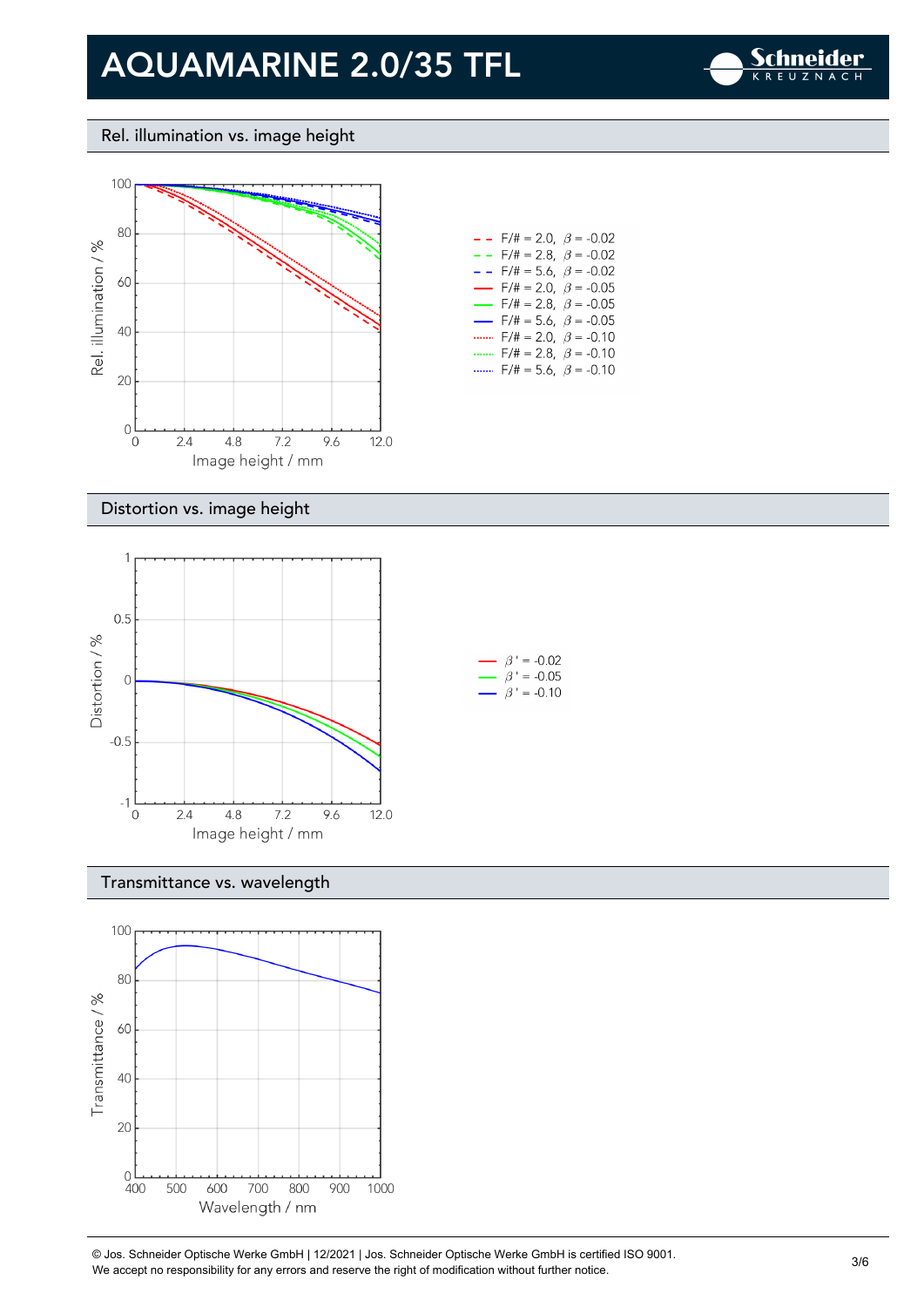

### Technical drawings